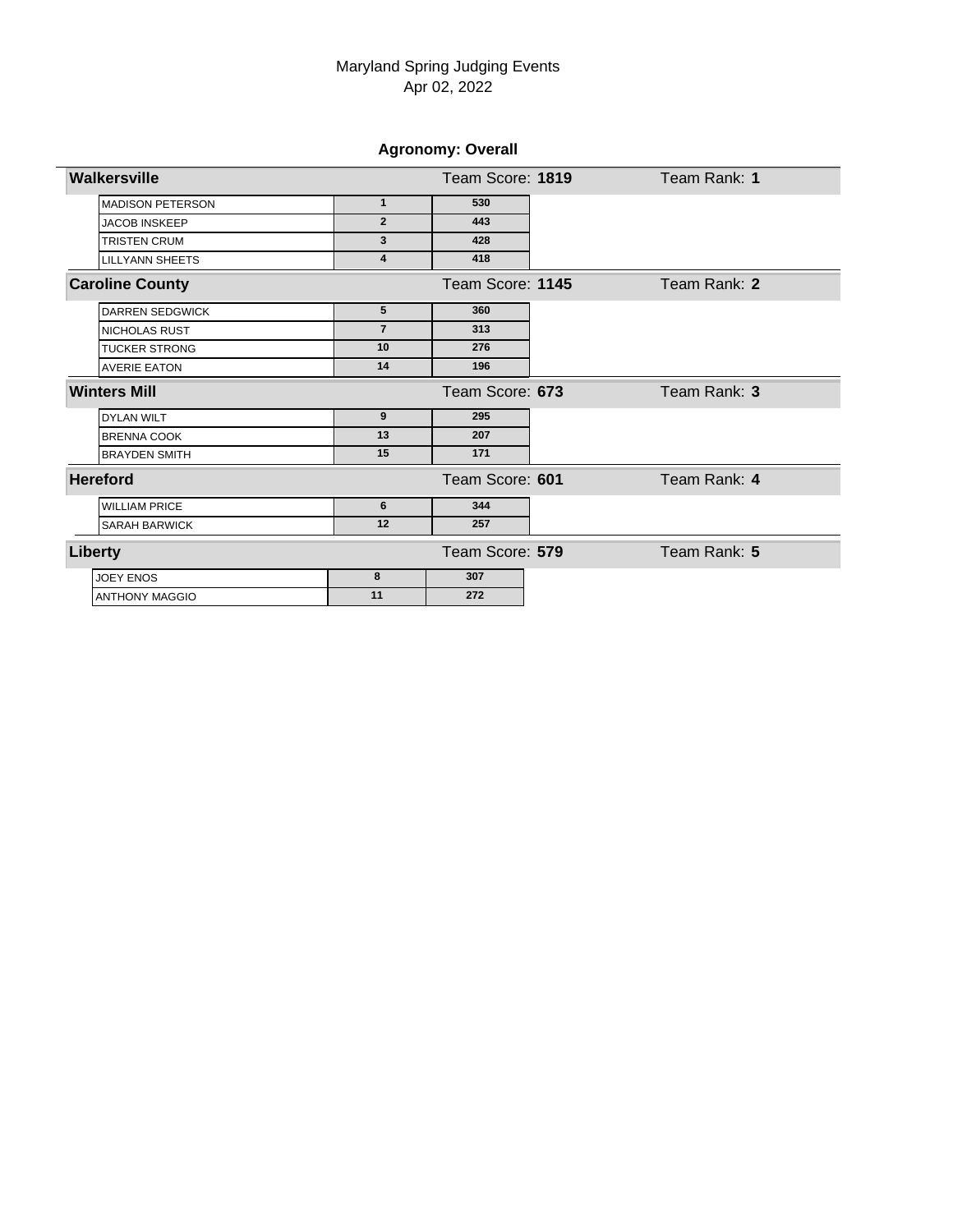# **Farm Business Management: Overall**

| <b>Southern</b>        |                 | Team Score: 880 | Team Rank: 1 |  |
|------------------------|-----------------|-----------------|--------------|--|
| <b>KATELYN BULLOCK</b> | $\mathbf{1}$    | 216             |              |  |
| <b>DALTON RAMEY</b>    | $\overline{2}$  | 210             |              |  |
| <b>JACOB BJERKNES</b>  | $\overline{2}$  | 210             |              |  |
| <b>ROBERT HENRY</b>    | 8               | 144             |              |  |
| <b>Team Activity</b>   |                 | 100             |              |  |
| <b>Winters Mill</b>    |                 | Team Score: 710 | Team Rank: 2 |  |
| <b>NAOMI WHITLOW</b>   | $6\phantom{1}6$ | 150             |              |  |
| <b>AVA DEMYANOVICH</b> | 10              | 132             |              |  |
| KAYLA COOK             | 10              | 132             |              |  |
| <b>HANNAH HAINES</b>   | 15              | 108             |              |  |
| <b>Team Activity</b>   |                 | 188             |              |  |
| <b>Catoctin</b>        |                 | Team Score: 684 | Team Rank: 3 |  |
| <b>RIANNA CHANEY</b>   | $5\phantom{.0}$ | 162             |              |  |
| ANNALISE ABRUZZESE     | 6               | 150             |              |  |
| ALYSSA COSTA           | 9               | 138             |              |  |
| SAVANNAH RIDENOUR      | 17              | 102             |              |  |
| <b>Team Activity</b>   |                 | 132             |              |  |
| <b>Worcester Tech</b>  |                 | Team Score: 546 | Team Rank: 4 |  |
| <b>JAYSON RINGONR</b>  | 12              | 126             |              |  |
| <b>COREY CROPPER</b>   | 13              | 114             |              |  |
| <b>ETHAN NOCK</b>      | 15              | 108             |              |  |
| <b>DRAKE FOXWELL</b>   | 18              | 96              |              |  |
| <b>Team Activity</b>   |                 | 102             |              |  |
| <b>Middletown</b>      |                 | Team Score: 192 | Team Rank: 5 |  |
|                        | $\overline{4}$  | 192             |              |  |
| <b>BRIANNA BONGARD</b> |                 |                 |              |  |
| <b>Smithsburg</b>      |                 | Team Score: 114 | Team Rank: 6 |  |
| <b>LEAH COWDEN</b>     | 13              | 114             |              |  |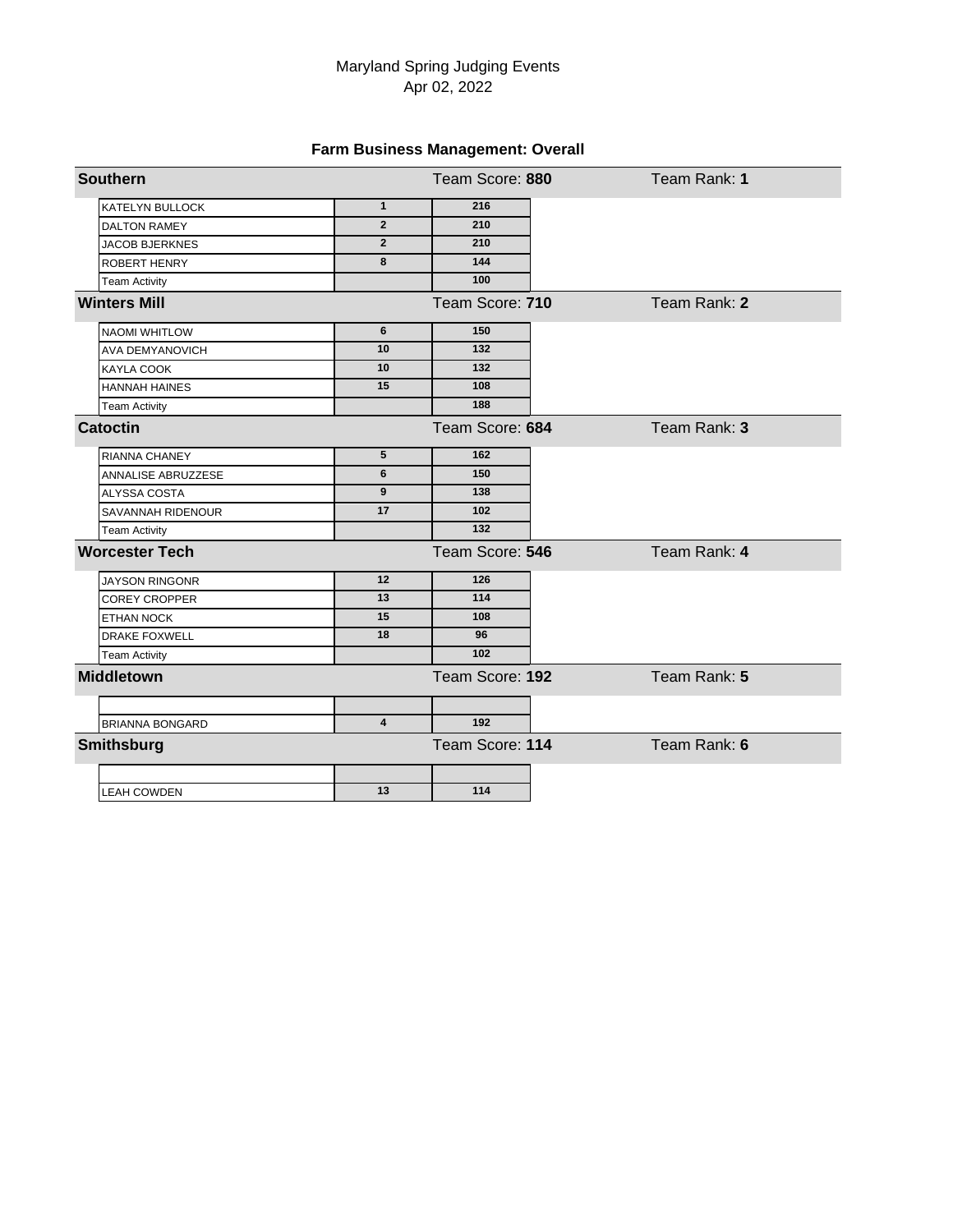### **Floriculture: Overall**

| Linganore                  |                         | Team Score: 2909 | Team Rank: 1 |
|----------------------------|-------------------------|------------------|--------------|
| <b>ALANA BAYE</b>          | $\overline{\mathbf{4}}$ | 549              |              |
| <b>ALLIE KUEHNER</b>       | 6                       | 534              |              |
| <b>TIMOTHY STRASBURGER</b> | 8                       | 515              |              |
| <b>CAMERAN LOGAN</b>       | 9                       | 511              |              |
| <b>Team Activity</b>       |                         | 800              |              |
| <b>North Harford</b>       |                         | Team Score: 2701 | Team Rank: 2 |
| SOPHIA SHULL               | 3                       | 557              |              |
| <b>LAURA ERISMAN</b>       | $\overline{7}$          | 525              |              |
| LAUREN RICHARDSON          | 18                      | 451              |              |
| MALINAH JERSCHEID          | 20                      | 448              |              |
| <b>Team Activity</b>       |                         | 720              |              |
| <b>Boonsboro</b>           |                         | Team Score: 2651 | Team Rank: 3 |
| <b>NINA PRICE</b>          | $\mathbf{1}$            | 597              |              |
| <b>KAYLA CRIGGER</b>       | $\mathbf{2}$            | 558              |              |
| <b>HANNA SANTORA</b>       | 39                      | 373              |              |
| Veronica SADLER            | 48                      | 323              |              |
| <b>Team Activity</b>       |                         | 800              |              |
| <b>Brunswick</b>           |                         | Team Score: 2525 | Team Rank: 4 |
| <b>EMMA MOURLAS</b>        | 5                       | 546              |              |
| LOUIS HELD                 | 24                      | 430              |              |
| <b>MIA MCGUFFIN</b>        | 27                      | 424              |              |
| <b>MADISON COOK</b>        | 46                      | 340              |              |
| <b>Team Activity</b>       |                         | 785              |              |
| <b>Tuscarora</b>           |                         | Team Score: 2495 | Team Rank: 5 |
| KEIRA MASCARELLO           | 10                      | 490              |              |
| <b>GWYN SEWELL</b>         | 15                      | 465              |              |
| <b>EMILY DUNBAR</b>        | 16                      | 461              |              |
| <b>ALLYSO SEWELL</b>       | 51                      | 314              |              |
| <b>Team Activity</b>       |                         | 765              |              |
| <b>Southern</b>            |                         | Team Score: 2443 | Team Rank: 6 |
| <b>MEGAN ARNOLD</b>        | 13                      | 479              |              |
| JULIE ANNE LYNSKEY         | 14                      | 477              |              |
| SAMANTHA LEWIS             | าษ                      | 451              |              |
| <b>CLARK SUTTON</b>        | 49                      | 321              |              |
| <b>Team Activity</b>       |                         | 715              |              |
| <b>Middletown</b>          |                         | Team Score: 2350 | Team Rank: 7 |
| <b>ELLA MOSER</b>          | 11                      | 485              |              |
| <b>CORA HECK</b>           | 30                      | 414              |              |
| <b>HARLFY SIGLER</b>       | 41                      | 356              |              |
| SABRINA MILLER             | 45                      | 340              |              |
| <b>Team Activity</b>       |                         | 755              |              |
| <b>North Garrett</b>       |                         | Team Score: 2324 | Team Rank: 8 |
| <b>KYLYNN VITEZ</b>        | 17                      | 457              |              |
| TANNER GARLITZ             | 32                      | 405              |              |
| PIPER WILT                 | 36                      | 385              |              |
| MICHELLE JIMENEZ           | 57                      | 277              |              |
| <b>Team Activity</b>       |                         | 800              |              |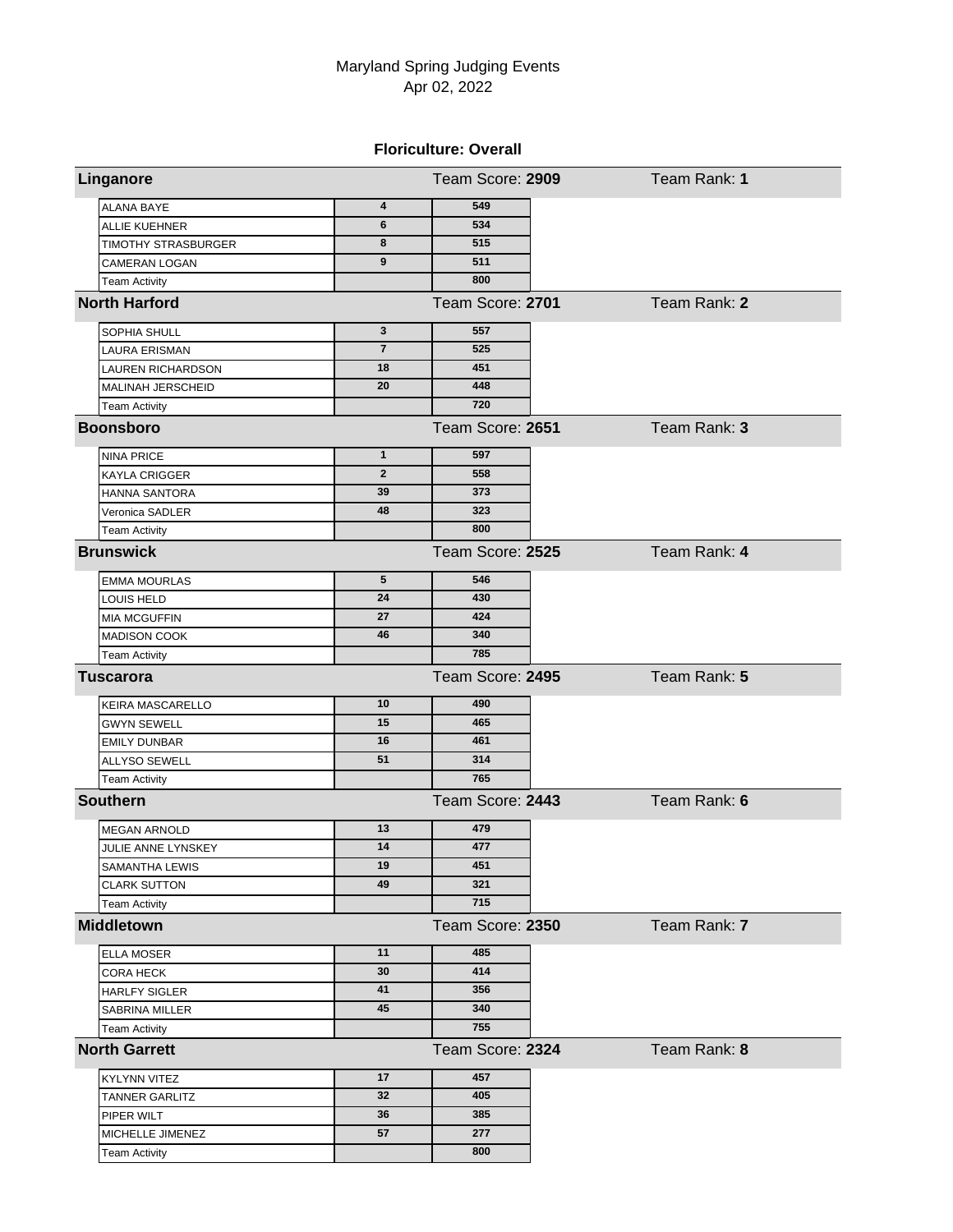### **Floriculture: Overall**

| <b>Worcester Tech</b>                      |    | Team Score: 2247              | Team Rank: 9           |
|--------------------------------------------|----|-------------------------------|------------------------|
| CECILIA UEBEL                              | 23 | 434                           |                        |
| <b>TRENT LEE</b>                           | 25 | 430                           |                        |
| MACKENZIE CATHELL                          | 31 | 407                           |                        |
| <b>FAITH HADDAD</b>                        | 54 | 291                           |                        |
| <b>Team Activity</b>                       |    | 685                           |                        |
| <b>Saint Mary's Forrest Center</b>         |    | Team Score: 2204              | Team Rank: 10          |
| <b>LITZY TORRES</b>                        | 21 | 445                           |                        |
| <b>DANIELL FELLNER</b>                     | 22 | 434                           |                        |
| MARGARE MCLAUGHLIN                         | 44 | 341                           |                        |
| SHELBY HALL                                | 47 | 324                           |                        |
| <b>Team Activity</b>                       |    | 660                           |                        |
| <b>Cecil School of Technology</b>          |    | Team Score: 2092              | Team Rank: 11          |
| LARISSA THOMAS                             | 29 | 416                           |                        |
| <b>CASSAND BREMER</b>                      | 35 | 387                           |                        |
| <b>ANDREW WEBB</b>                         | 38 | 383                           |                        |
| MELODY BIRNEY                              | 55 | 286                           |                        |
| <b>Team Activity</b>                       |    | 620                           |                        |
| <b>Caroline County</b>                     |    | Team Score: 1555              | Team Rank: 12          |
| <b>CARLEE EIERMAN</b>                      | 26 | 425                           |                        |
| <b>NELLIE LOFLAND</b>                      | 58 | 232                           |                        |
| <b>MADISON GRANT-BARNES</b>                | 59 | 223                           |                        |
| JOLENE GAVIGAN                             | 61 | 200                           |                        |
| <b>Team Activity</b>                       |    | 475                           |                        |
| <b>Oakland</b>                             |    | Team Score: 1992              | Team Rank: 13          |
| LILAH SCHMIDT                              | 12 | 484                           |                        |
| TAILYNN FRIEND                             | 33 | <b>INCOMPLETE TEAM</b><br>394 |                        |
| <b>MORGAN QUALLS</b>                       | 42 | 354                           |                        |
| <b>Team Activity</b>                       |    | 760                           |                        |
| <b>Frederick County Career Tech Center</b> |    | Team Score: 1819              | Team Rank: 14          |
| <b>EMILIA REEVES</b>                       | 34 | 387                           |                        |
| <b>ELLIE BAKER</b>                         | 40 | 356                           | <b>INCOMPLETE TEAM</b> |
| KATIE LAKY                                 | 52 | 311                           |                        |
| Team Activity                              |    | 765                           |                        |
| <b>Winters Mill</b>                        |    | Team Score: 1291              | Team Rank: 15          |
| <b>GRACE GLENNON</b>                       | 50 | 320                           |                        |
| <b>CHEYENN GISRIEL</b>                     | 56 | 286                           |                        |
| <b>Team Activity</b>                       |    | 685                           |                        |
| Liberty                                    |    | Team Score: 732               | Team Rank: 16          |
| <b>ALLIE ERRIGO</b>                        | 37 | 383                           |                        |
| <b>BRIANNA MIRAGLIA</b>                    | 43 | 349                           |                        |
| <b>North Harford</b>                       |    | Team Score: 417               | Team Rank: 17          |
| <b>DAMIEN THOMAS</b>                       | 28 | 417                           |                        |
|                                            |    |                               |                        |
| <b>Worcester Tech</b>                      |    | Team Score: 300               | Team Rank: 18          |
| ALAYNA OERTEL                              | 53 | 300                           |                        |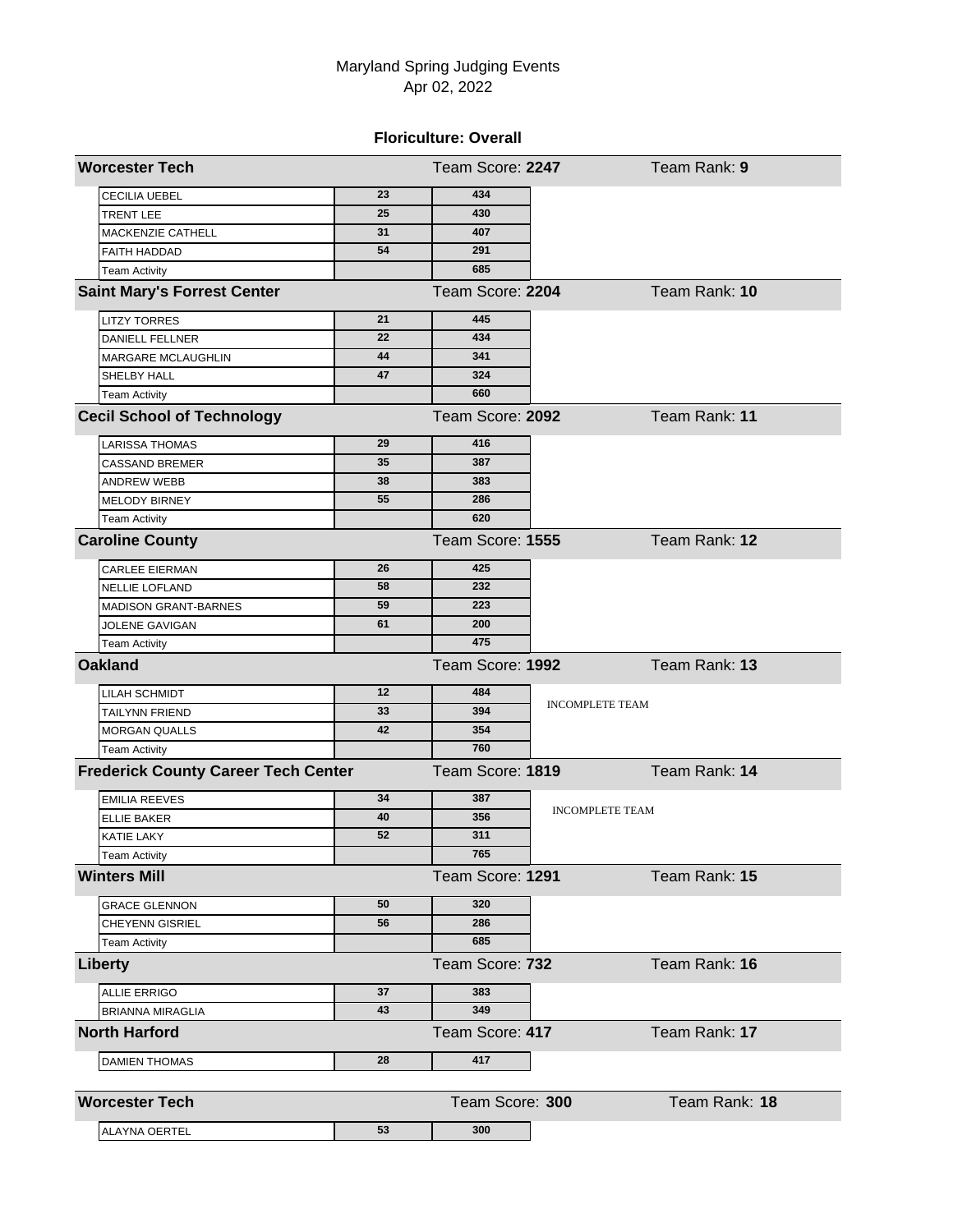### **Floriculture: Overall**

| <b>Oakdale</b>       |    | Team Score: 202 | Team Rank: <b>19</b> ' |
|----------------------|----|-----------------|------------------------|
| <b>SOPHIA GANLEY</b> | 60 | 202             |                        |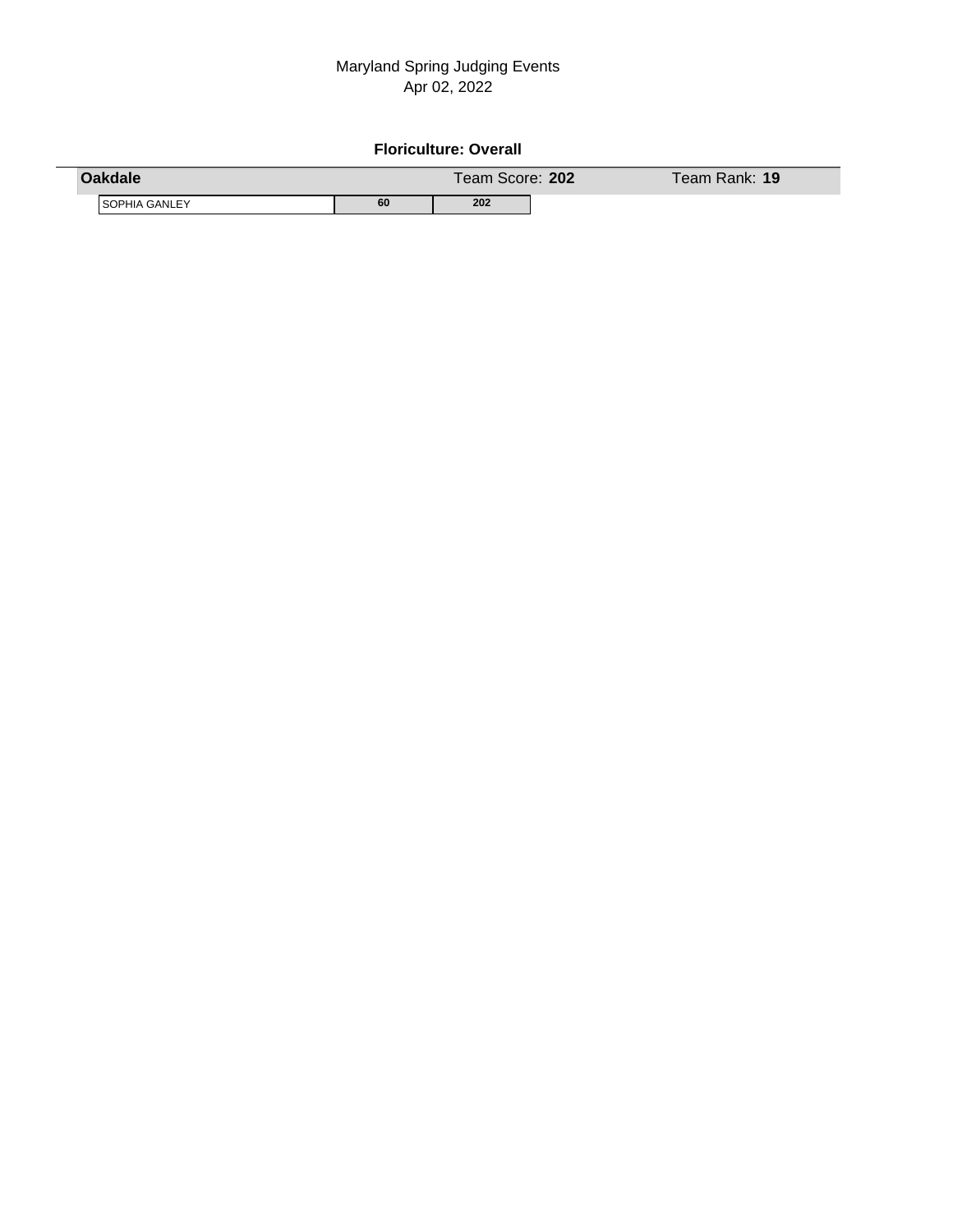### **Food Science: Overall**

| <b>Frederick</b>         |                         | Team Score: 756              | Team Rank: 1 |
|--------------------------|-------------------------|------------------------------|--------------|
| ANGELINA SOTELA          | $\mathbf{1}$            | 127                          |              |
| <b>NICOLE SIBOLD</b>     | 3                       | 114                          |              |
| <b>ADAM BOLLINGER</b>    | $\overline{\mathbf{4}}$ | 111                          |              |
| <b>TESSA POLLACK</b>     | 8                       | 91                           |              |
| <b>Team Activity</b>     |                         | 313                          |              |
| <b>South Carroll</b>     |                         | Team Score: 584              | Team Rank: 2 |
| <b>SAM RIGHTER</b>       | $5\phantom{.0}$         | 106                          |              |
| SOPHIE PHELPS            | $\overline{7}$          | 102                          |              |
| <b>MAKALA SWOPE</b>      | 15                      | 67                           |              |
| <b>GRACIE RAY</b>        | 16                      | 63                           |              |
| <b>Team Activity</b>     |                         | 246                          |              |
| <b>North Harford</b>     |                         | Team Score: 504              | Team Rank: 3 |
| <b>MIA COLEMAN</b>       | 9                       | 90                           |              |
| <b>LILY JERSCHEID</b>    | 12                      | 76                           |              |
| <b>JOSHUA WOODS</b>      | 12                      | 76                           |              |
| <b>NATALIE LING</b>      | 14                      | 70                           |              |
| <b>Team Activity</b>     |                         | 192                          |              |
| <b>Hereford</b>          |                         | Team Score: 515              | Team Rank: 4 |
| SOPHIA RYABOSHAPKO       | 6                       | 103                          |              |
| <b>MADISON MCCAFFREY</b> | 10                      | <b>INCOMPLETE TEAM</b><br>88 |              |
| <b>SAMANTHA DORAN</b>    | 17                      | 62                           |              |
| <b>Team Activity</b>     |                         | 262                          |              |
| <b>Frederick</b>         |                         | Team Score: 117              | Team Rank: 5 |
| ROWAN CORNATZER          | $\overline{2}$          | 117                          |              |
| <b>Urbana</b>            |                         | Team Score: 87               | Team Rank: 6 |
| <b>DALENA BRYANT</b>     | 11                      | 87                           |              |
|                          |                         |                              |              |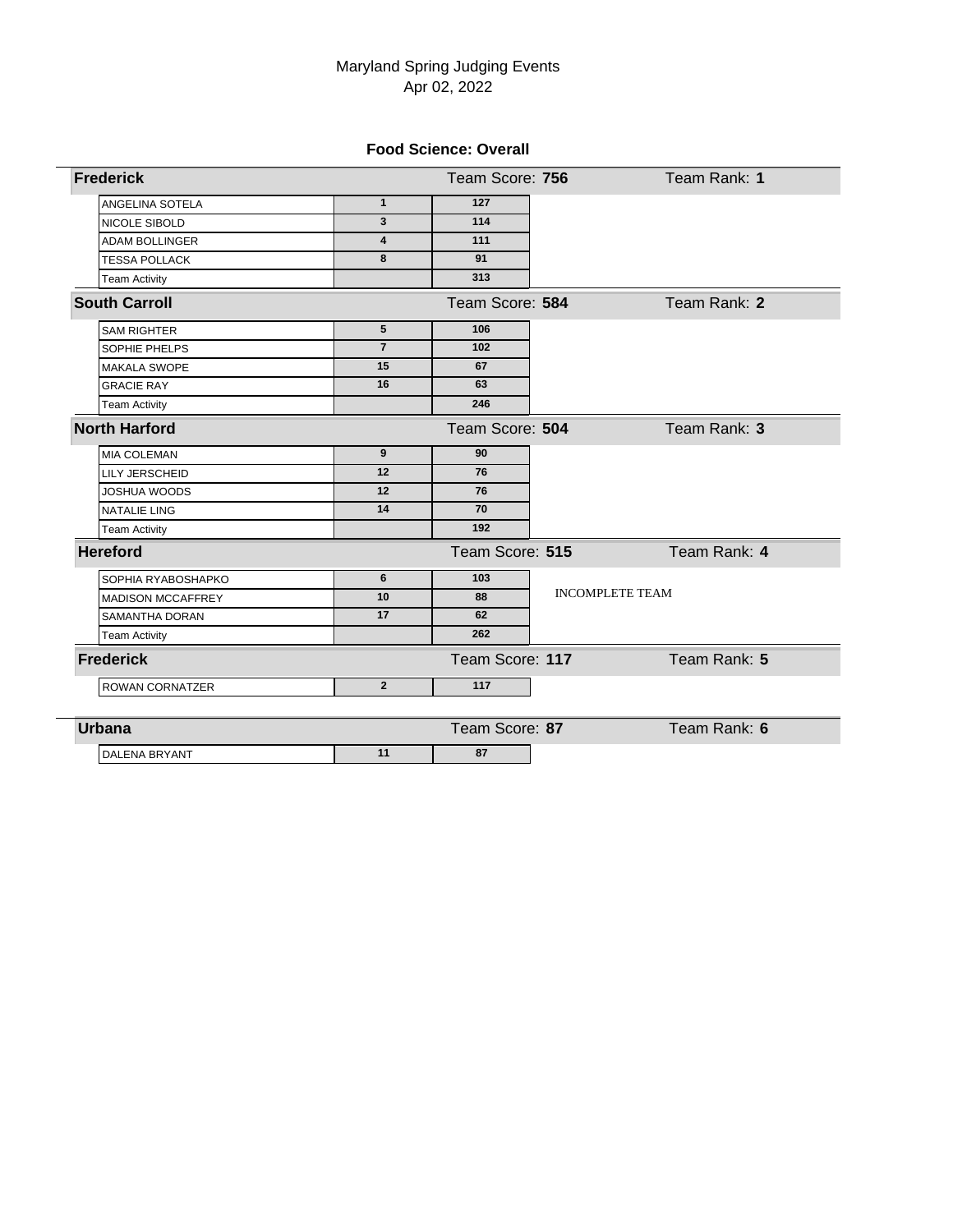### **Meat Evaluation: Overall**

| <b>North Harford</b>   |                | Team Score: 1388 | Team Rank: 1 |
|------------------------|----------------|------------------|--------------|
| ZACHARY WYATT          | $\mathbf{1}$   | 369              |              |
| <b>BEVERLY BIGELOW</b> | $\overline{7}$ | 315              |              |
| <b>TEAGAN FLAHERTY</b> | 8              | 305              |              |
| <b>COLE HELLWIG</b>    | 9              | 299              |              |
| <b>Team Activity</b>   |                | 100              |              |
| <b>North Garrett</b>   |                | Team Score: 1312 | Team Rank: 2 |
| <b>AURORA WILHELM</b>  | $\overline{2}$ | 367              |              |
| <b>ALLISON BRYNER</b>  | 6              | 320              |              |
| <b>MCKENZIE SMITH</b>  | 10             | 297              |              |
| <b>JACOB WILT</b>      | 12             | 263              |              |
| <b>Team Activity</b>   |                | 65               |              |
| <b>Oakland</b>         |                | Team Score: 1097 | Team Rank: 3 |
| <b>HARLEY HAYHURST</b> | 3              | 351              |              |
| <b>COLTON TASKER</b>   | 13             | 250              |              |
| NICHOLAS RITCHEY       | 14             | 214              |              |
| LUCRECE LONGACRE       | 15             | 212              |              |
| <b>Team Activity</b>   |                | 70               |              |
| <b>Boonsboro</b>       |                | Team Score: 1029 | Team Rank: 4 |
| <b>KATLYN WILES</b>    | 4              | 330              |              |
| <b>TAYLOR WILES</b>    | 5              | 321              |              |
| <b>DESTINY HURT</b>    | 11             | 283              |              |
| <b>Team Activity</b>   |                | 95               |              |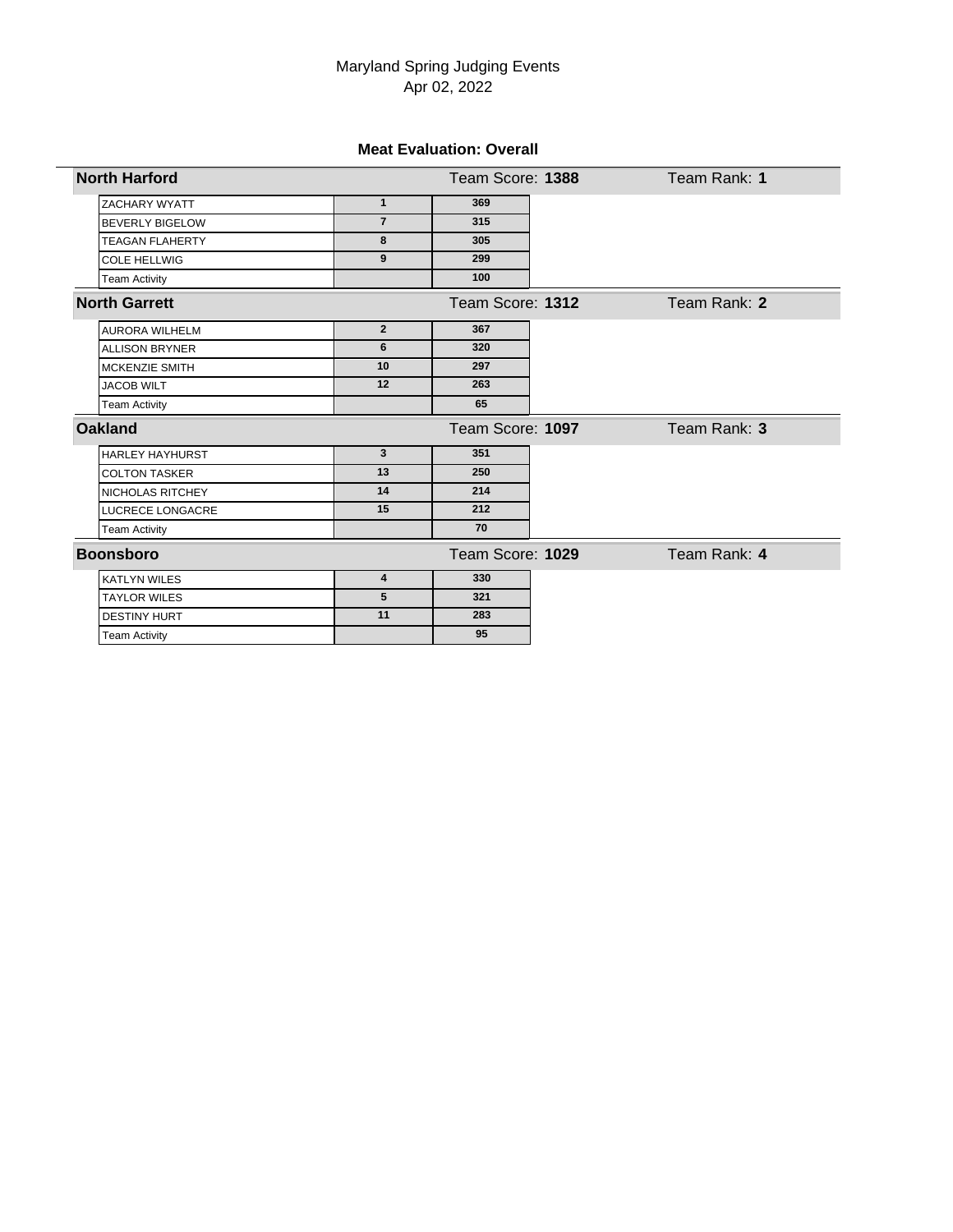# **Milk Quality & Products: Overall**

| Walkersville                      |                         | Team Score: 1300 | Team Rank: 1 |
|-----------------------------------|-------------------------|------------------|--------------|
| <b>DANA FRANK</b>                 | 3                       | 347              |              |
| <b>WYATT WEINRICH</b>             | 6                       | 339              |              |
| RACHAEL FRANK                     | 8                       | 314              |              |
| SAGE GROSSNICKLE                  | 10                      | 300              |              |
| <b>Frederick</b>                  |                         | Team Score: 1299 | Team Rank: 2 |
| SAVANNA LEGGE                     | $\mathbf{1}$            | 385              |              |
| <b>BELLA RICHARDSON</b>           | $\overline{2}$          | 359              |              |
| <b>MAKAYLA ROWELL</b>             | $5\phantom{.0}$         | 340              |              |
| <b>JULIANA BRAWNER</b>            | 13                      | 215              |              |
| <b>Clear Spring</b>               |                         | Team Score: 1192 | Team Rank: 3 |
| <b>GRAHAM BREZLER</b>             | $\overline{\mathbf{4}}$ | 342              |              |
| PAIGE RICE                        | $\overline{7}$          | 335              |              |
| <b>TEAGAN CLAY</b>                | 9                       | 310              |              |
| <b>BRENDAN BEATTIE</b>            | 15                      | 205              |              |
| <b>Cecil School of Technology</b> |                         | Team Score: 644  | Team Rank: 4 |
| <b>AUBREY LOVELACE</b>            | 11                      | 257              |              |
| <b>MAKAYLA DUGAN</b>              | 14                      | 207              |              |
| <b>ALIVIA ABLE</b>                | 17                      | 180              |              |
| <b>Clear Spring</b>               |                         | Team Score: 567  | Team Rank: 5 |
| SHELBY JOHNSON                    | 12                      | 233              |              |
| <b>MORGAN BRADLEY</b>             | 16                      | 191              |              |
| <b>BLAKE BUSSARD</b>              | 18                      | 143              |              |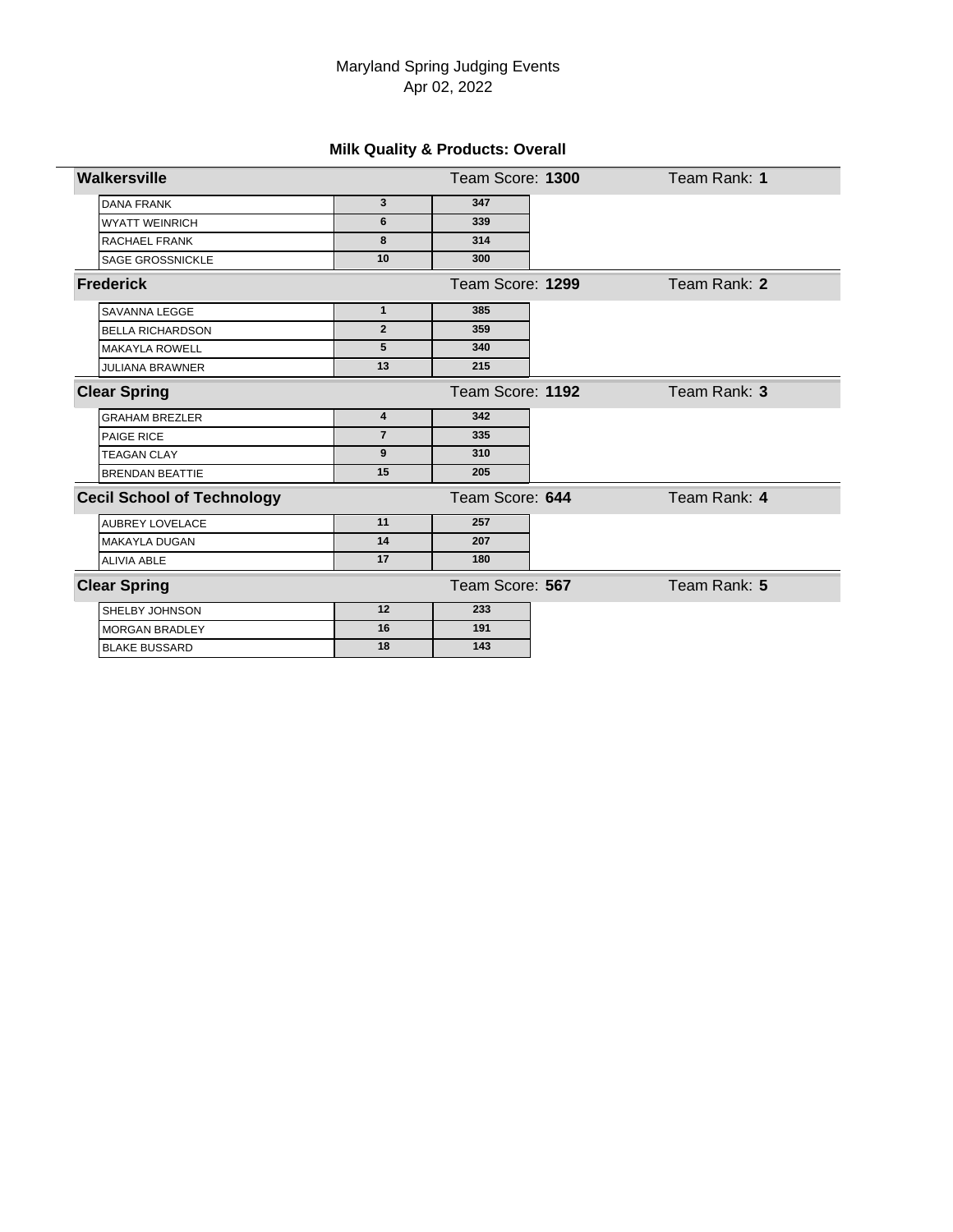# **Nursery/Landscape: Overall**

| <b>North Harford</b>                       |                         | Team Score: 1141   | Team Rank: 1 |
|--------------------------------------------|-------------------------|--------------------|--------------|
| <b>JAMES ORTT</b>                          | $\overline{2}$          | 313.5              |              |
| <b>EMILY CASSIDY</b>                       | 3                       | 311.5              |              |
| <b>ABIGAIL SHEETS</b>                      | $\overline{7}$          | 274.5              |              |
| SARAH MCKEE                                | 16                      | 241.5              |              |
| Walkersville                               |                         | Team Score: 1108.5 | Team Rank: 2 |
| <b>ABBY BODMER</b>                         | 5                       | 300                |              |
| <b>MILA MILETIC</b>                        | 6                       | 287.5              |              |
| GRAYSON GNASSOUNOU                         | 10                      | 268.5              |              |
| <b>MEGAN FLETCHER</b>                      | 14                      | 252.5              |              |
| <b>Cecil School of Technology</b>          |                         | Team Score: 1084.5 | Team Rank: 3 |
| <b>MADELYN WALKER</b>                      | $\mathbf{1}$            | 335                |              |
| <b>ANDREW SADLER</b>                       | $\overline{\mathbf{4}}$ | 302.5              |              |
| <b>CADENCE WILLIAMS</b>                    | 15                      | 242.5              |              |
| <b>MADISON THOMPSON</b>                    | 21                      | 204.5              |              |
| <b>Frederick County Career Tech Center</b> |                         | Team Score: 996.5  | Team Rank: 4 |
| <b>ADRIAN FEBUS</b>                        | 8                       | 274.5              |              |
| <b>MICAYLA LINKOUS</b>                     | 11                      | 263.5              |              |
| <b>STELLA KRAUSE</b>                       | 18                      | 230                |              |
| <b>HEATHER LEOPOLD</b>                     | 19                      | 228.5              |              |
| <b>Boonsboro</b>                           |                         | Team Score: 988.5  | Team Rank: 5 |
| MCKENZIE BERE                              | 9                       | 270.5              |              |
| <b>NEKO COLLINS</b>                        | 13                      | 259.5              |              |
| <b>LILLY RUMPF</b>                         | 17                      | 234.5              |              |
| <b>BRAYLEN ALLEY</b>                       | 20                      | 224                |              |
| <b>Winters Mill</b>                        |                         | Team Score: 262.5  | Team Rank: 6 |
| <b>KYLEE PASSMANN</b>                      | 12                      | 262.5              |              |
| <b>Cecil School of Technology</b>          |                         | Team Score: 165    | Team Rank: 7 |
| <b>JOSEPH STEWART</b>                      | 22                      | 165                |              |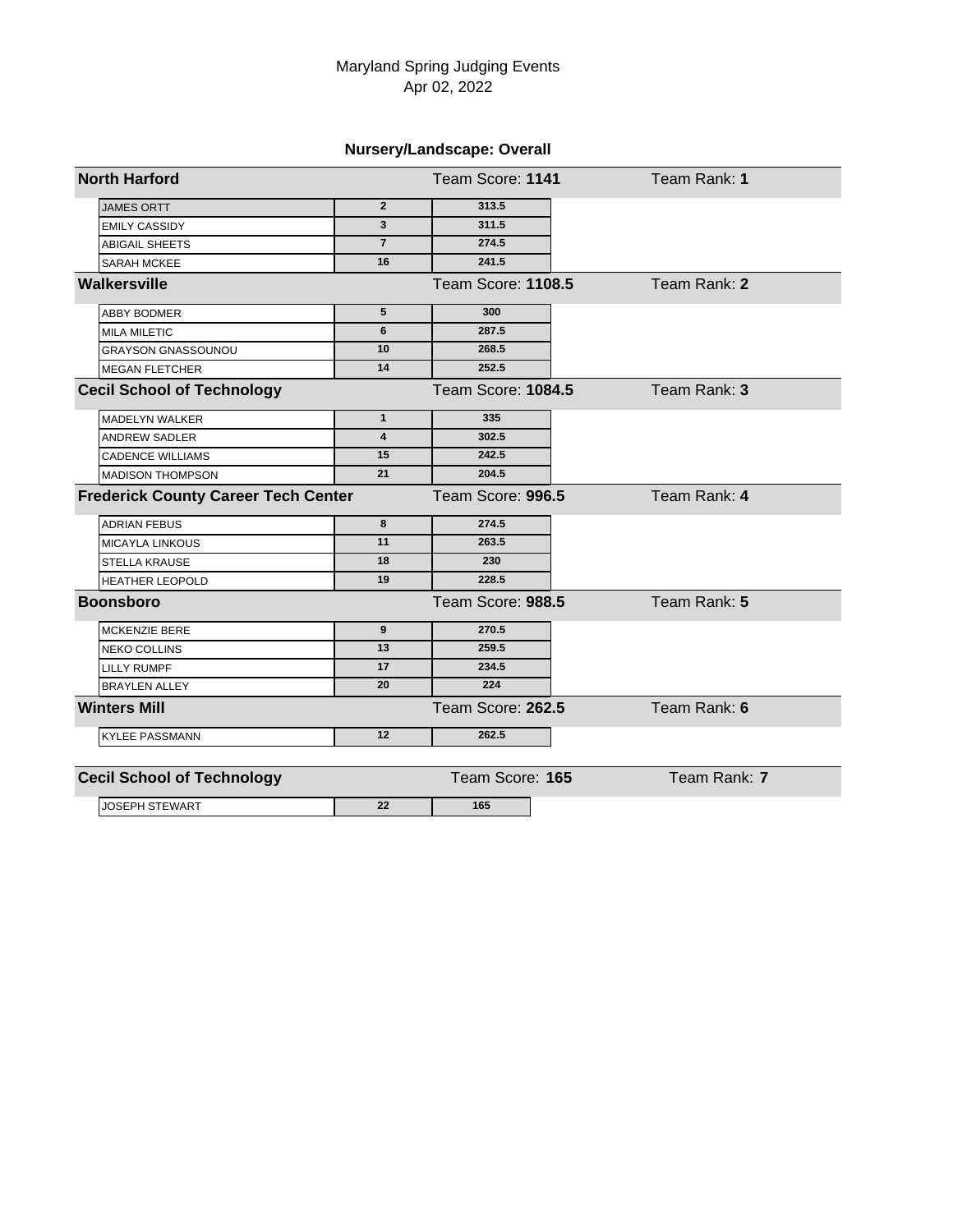# **Veterinary Science: Overall**

| <b>Tuscarora</b>         |                | Team Score: 1294 | Team Rank: 1 |
|--------------------------|----------------|------------------|--------------|
| <b>ALEXA NEUMAN</b>      | $\mathbf{1}$   | 382              |              |
| CAROLINE MCDONALD        | 3              | 354              |              |
| ALEXANDER KEEGAN         | 8              | 296              |              |
| CHRISTINE LOCKETT        | 18             | 262              |              |
| <b>North Harford</b>     |                | Team Score: 1037 | Team Rank: 2 |
| <b>KYLA BOLTON</b>       | 6              | 304              |              |
| NOA BLANKEN              | $\overline{7}$ | 300              |              |
| <b>MADELYN KOELLNER</b>  | 20             | 258              |              |
| <b>GRACE CONKLIN</b>     | 55             | 175              |              |
| Westminster              |                | Team Score: 1035 | Team Rank: 3 |
| <b>CAROLINE THOMPSON</b> | 10             | 284              |              |
| <b>EMILEE BARNES</b>     | 13             | 270              |              |
| <b>ELLA ROBERTS</b>      | 26             | 242              |              |
| <b>TYLER WITHERSPOON</b> | 28             | 239              |              |
| <b>Century</b>           |                | Team Score: 1004 | Team Rank: 4 |
| RAPHAEL ZUKOWSKI         | $\overline{2}$ | 365              |              |
| <b>SEAN DANIELS</b>      | 27             | 240              |              |
| JAYDEN LEACH             | 30             | 230              |              |
| <b>HANNAH CLAS</b>       | 58             | 169              |              |
| <b>Liberty</b>           |                | Team Score: 1002 | Team Rank: 5 |
| <b>JACK BRUMBALOW</b>    | 5              | 306              |              |
| LILY PRIEST              | 14             | 269              |              |
| <b>MADDIE MAGGIO</b>     | 22             | 256              |              |
| <b>MEGAN ROBERTS</b>     | 56             | 171              |              |
| <b>Francis Scott Key</b> |                | Team Score: 996  | Team Rank: 6 |
| <b>LUCY AUCIBOWERS</b>   | 12             | 277              |              |
| <b>KYLIE MEDLIN</b>      | 15             | 268              |              |
| KATE ZEIGLER             | 32             | 228              |              |
| <b>KIRSTYN AIRING</b>    | 34             | 223              |              |
| Linganore                |                | Team Score: 968  | Team Rank: 7 |
| REBECCA GABLE            | 11             | 280              |              |
| TATE ONDRIK              | 23             | 246              |              |
| <b>JESSICA SAYLOR</b>    | 31             | 230              |              |
| SOFIA GOMEZ              | 40             | 212              |              |
| <b>Hereford</b>          |                | Team Score: 933  | Team Rank: 8 |
| <b>HOLLY KNIGHT</b>      | 9              | 289              |              |
| HANNAH RENNER            | 35             | 219              |              |
| OLIVIA FURR              | 37             | 216              |              |
| <b>DANNY GARCIA</b>      | 42             | 209              |              |
| <b>Manchester Valley</b> |                | Team Score: 904  | Team Rank: 9 |
| CATE GUEST               | 16             | 265              |              |
| OLIVIA VANDUSEN          | 21             | 258              |              |
| <b>EMILY HIPSLEY</b>     | 41             | 210              |              |
| <b>COLLEEN HAINES</b>    | 57             | 171              |              |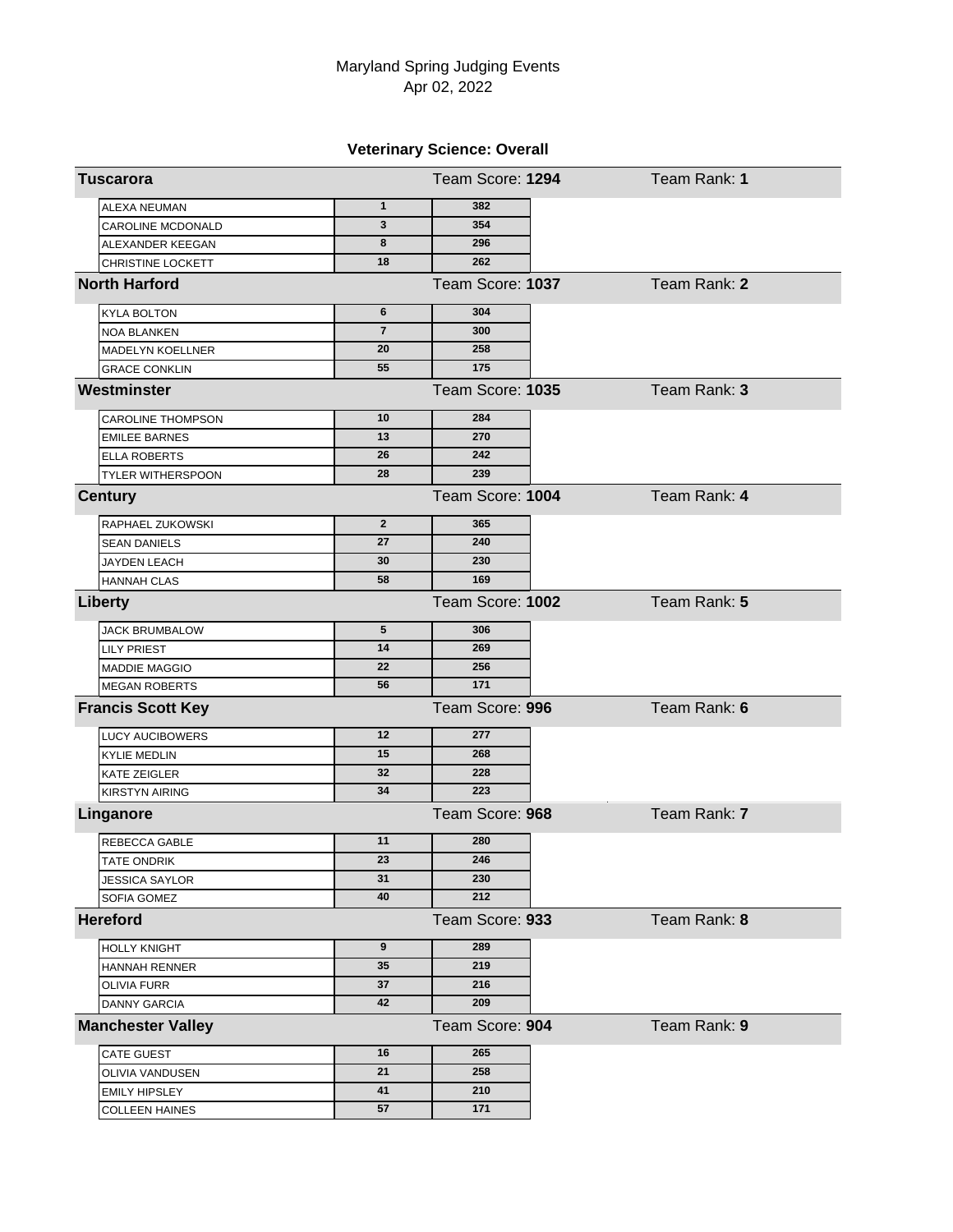# **Veterinary Science: Overall**

| <b>Clear Spring</b>      |                         | Team Score: 890 | Team Rank: 10 |
|--------------------------|-------------------------|-----------------|---------------|
| <b>COURTNEY GROSS</b>    | 24                      | 244             |               |
| <b>MADISON TOMS</b>      | 25                      | 243             |               |
| <b>ALIVIA KOONTZ</b>     | 45                      | 202             |               |
| <b>EMILY SHOEMAKER</b>   | 46                      | 201             |               |
| <b>Worcester Tech</b>    |                         | Team Score: 877 | Team Rank: 11 |
| <b>ALEXA RICE</b>        | 29                      | 237             |               |
| OLIVIA DONOVAN           | 33                      | 226             |               |
| <b>BROOKE FITZGERALD</b> | 36                      | 217             |               |
| WINTER THOMAS            | 49                      | 197             |               |
| <b>Winters Mill</b>      |                         | Team Score: 798 | Team Rank: 12 |
| <b>KEIRA MILAM</b>       | 19                      | 261             |               |
| <b>ABBY MORLEY</b>       | 47                      | 200             |               |
| RILEIGH MILLER           | 51                      | 187             |               |
| <b>ALEXIS DEHAVEN</b>    | 61                      | 150             |               |
| <b>Oakdale</b>           |                         | Team Score: 750 | Team Rank: 13 |
| <b>OLIVIA ADAMS</b>      | 48                      | 198             |               |
| <b>HANNAH THOMAS</b>     | 50                      | 192             |               |
| <b>HANNAH KANODE</b>     | 52                      | 183             |               |
| KAITLAN WYATTAN          | 54                      | 177             |               |
| <b>Urbana</b>            |                         | Team Score: 690 | Team Rank: 14 |
| ALEXANDER BOKELMAN       | $\overline{\mathbf{4}}$ | 318             |               |
| <b>CARLEIG STOCKS</b>    | 59                      | 151             |               |
| <b>CHASITY CAMPBELL</b>  | 63                      | 120             |               |
| CHEYANNE CAMPBELL        | 65                      | 101             |               |
| <b>North Garrett</b>     |                         | Team Score: 688 | Team Rank: 15 |
| MEKELLE SAVAGE           | 39                      | 213             |               |
| <b>SAMARA GOEBEL</b>     | 43                      | 209             |               |
| <b>CONNOR CLARY</b>      | 62                      | 150             |               |
| <b>KEIRSTAN SISLER</b>   | 64                      | 116             |               |
| <b>Easton</b>            |                         | Team Score: 534 | Team Rank: 16 |
| <b>SAMMI ELBEN</b>       | 44                      | 204             |               |
| SANDRA LANE              | 53                      | 179             |               |
| <b>TYLER BRINSFIELD</b>  | 60                      | 151             |               |
| <b>Brunswick</b>         |                         | Team Score: 479 | Team Rank: 17 |
| CARLY LINDLEY            | 17                      | 265             |               |
| PAIGE WILLIAMS           | 38                      | 214             |               |
|                          |                         |                 |               |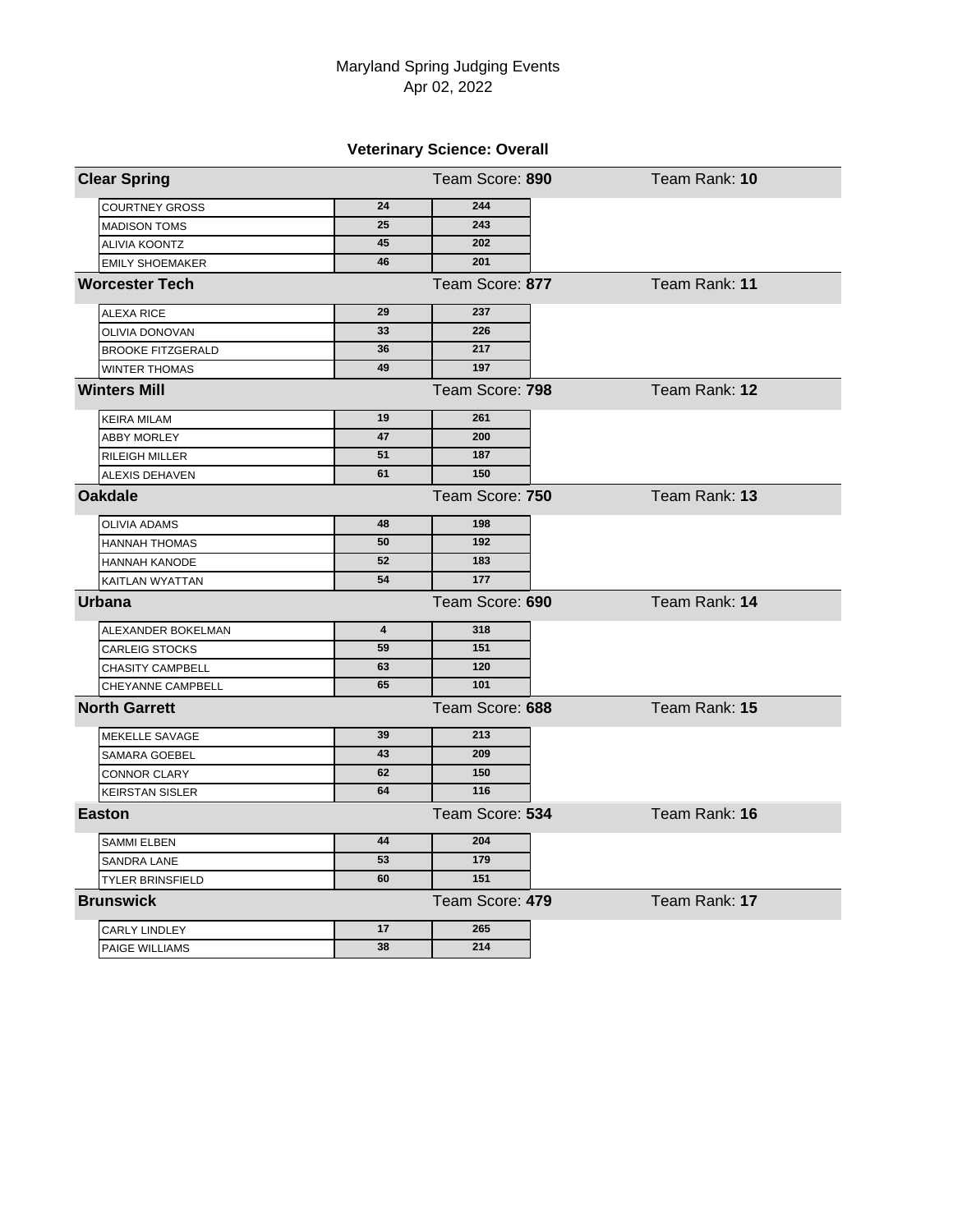#### **Agricultural Technology & Mechanical Systems: Overall**

| Walkersville             |                 | Team Score: 878.5 | Team Rank: 1 |
|--------------------------|-----------------|-------------------|--------------|
| NANTHANIEL CHURCO        | $\mathbf{1}$    | 254.375           |              |
| <b>RILEY CAVE</b>        | $\mathbf{2}$    | 235.375           |              |
| <b>JONATHAN CRAMER</b>   | 4               | 207.375           |              |
| <b>JUSTIN INSKEEP</b>    | 12              | 181.375           |              |
| <b>Oakland</b>           |                 | Team Score: 752.5 | Team Rank: 2 |
| <b>EMMA MICHAEL</b>      | 3               | 223.625           |              |
| <b>MARIAH KLOTZ</b>      | 8               | 192.625           |              |
| <b>TALON LEWIS</b>       | 11              | 181.625           |              |
| <b>BAILEY SCHMIDT</b>    | 25              | 154.625           |              |
| <b>Francis Scott Key</b> |                 | Team Score: 734.5 | Team Rank: 3 |
| TREY HUMPLE              | $\overline{7}$  | 195.375           |              |
| MICHAEL ANGELL           | 14              | 180.375           |              |
| <b>EVAN FAIR</b>         | 15              | 180.375           |              |
| <b>NOAH GEIMAN</b>       | 17              | 178.375           |              |
| <b>Catoctin</b>          |                 | Team Score: 715   | Team Rank: 4 |
| ETHAN TAYLOR             | $5\phantom{.0}$ | 203.25            |              |
| LUKE IFERD               | 10              | 186.25            |              |
| <b>THOMAS FLOHR</b>      | 20              | 163.25            |              |
| <b>GAVIN VALENTINE</b>   | 21              | 162.25            |              |
| <b>North Garrett</b>     |                 | Team Score: 692   | Team Rank: 5 |
| XAVIER HOUSE             | 9               | 187.25            |              |
| <b>CRISTY ENLOW</b>      | 16              | 179.25            |              |
| <b>KYLE CHANEY</b>       | 19              | 174.25            |              |
| <b>RYLEE MERRILL</b>     | 27              | 151.25            |              |
| <b>Boonsboro</b>         |                 | Team Score: 663.5 | Team Rank: 6 |
| <b>CARTER BURCKER</b>    | 6               | 195.875           |              |
| <b>ELI PRICE</b>         | 13              | 180.875           |              |
| <b>JACOB BONNER</b>      | 26              | 152.875           |              |
| <b>BONDEN KAUFFMAN</b>   | 32              | 133.875           |              |
| Westminster              |                 | Team Score: 630.5 | Team Rank: 7 |
| <b>MARA LEONE</b>        | 18              | 174.625           |              |
| <b>WYATT FREDERICK</b>   | 23              | 159.625           |              |
| ADRIANNA WRIGHTSON       | 28              | 148.625           |              |
| MATTHEW WAREHIME         | 29              | 147.625           |              |
| <b>Manchester Valley</b> |                 | Team Score: 577   | Team Rank: 8 |
| DALANEY WAREHIME         | 22              | 159.875           |              |
| LAUREN WAREHIME          | 24              | 158.875           |              |
| MARIE MCCULLOUGH         | 33              | 133.875           |              |
| MARIAH KELLY             | 34              | 124.375           |              |
| <b>Frederick CTC</b>     |                 | Team Score: 470   | Team Rank: 9 |
| AIDEN WENNERSTEN         | 30              | 138.75            |              |
| THEODORE HAFNER          | 31              | 138.75            |              |
| <b>ERICK WALTERS</b>     | 35              | 101.75            |              |
| <b>ISAAC DUDASH</b>      | 36              | 90.75             |              |